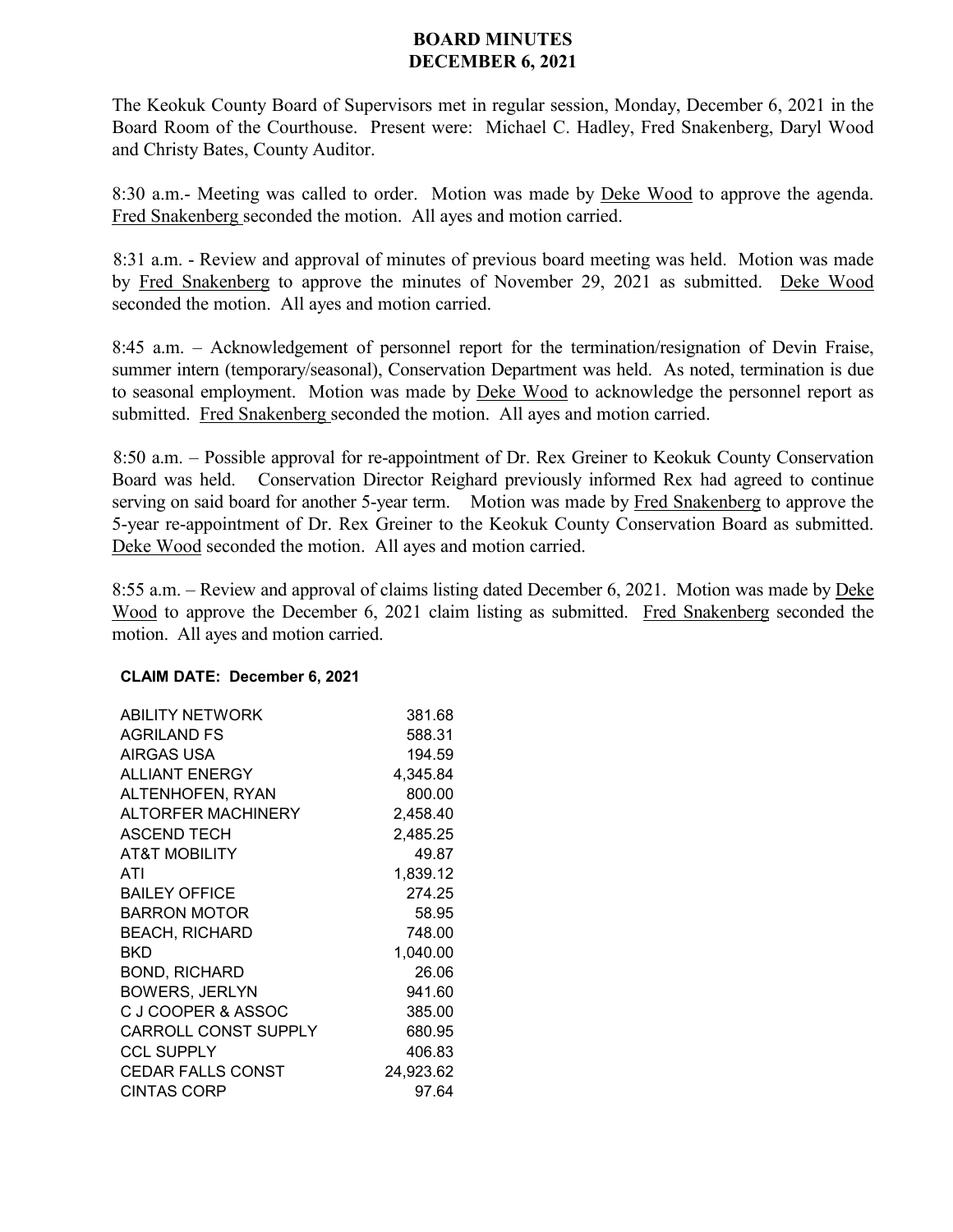## PAGE -2- (12-06-2021)

| <b>CLUBB, BONNIE</b>                | 280.40    |
|-------------------------------------|-----------|
| COBB OIL CO                         | 2,830.53  |
| COPELAND AUTO & TOWING              | 273.85    |
| <b>DESIGN HOUSE PLUS</b>            | 406.80    |
| <b>DIRECTV</b>                      | 88.99     |
| <b>DOUDS STONE</b>                  | 32,893.59 |
| ELLIOTT BULK SERV                   | 2,536.24  |
| <b>ESRI</b>                         | 1,300.00  |
| <b>FORCE AMERICA</b>                | 128.30    |
| <b>GALLS</b>                        | 49.75     |
| <b>GENTRY, HOYT</b>                 | 342.90    |
| <b>H &amp; M FARM &amp; HOME</b>    | 903.92    |
|                                     |           |
| <b>H &amp; S FEED &amp; COUNTRY</b> | 59.16     |
| <b>STORE</b><br>HELMUTH, ALLIE      | 55.12     |
|                                     |           |
| HERMAN, MICHELLE                    | 50.00     |
| <b>IMWCA</b>                        | 4,792.00  |
| <b>IDEAL READY MIX</b>              | 7,787.63  |
| <b>IOWA CO ATTORNEYS ASSOC</b>      | 350.00    |
| <b>IOWA CO SHERIFF</b>              | 99.28     |
| <b>IOWA DIV OF LABOR SERV</b>       | 270.00    |
| <b>IOWA PRISON IND</b>              | 890.70    |
| <b>IOWA STATE MED EXAMINER</b>      | 2,107.00  |
| <b>IOWA STATE UNIV</b>              | 900.00    |
| <b>ITSAVVY</b>                      | 350.00    |
| KEOKUK CO HWY DEPT                  | 1,711.39  |
| <b>KERR CONSTRUCTION</b>            | 2,575.00  |
| <b>LITTLE CONSTRUCTION</b>          | 6,312.50  |
| <b>MAHASKA CO ENV</b>               | 3,750.00  |
| <b>MAIL SERVICES</b>                | 671.40    |
| <b>MCG</b>                          | 170.00    |
|                                     |           |
| MCGUIRE, ANDREW                     | 30.38     |
| MCGUIRE, ANDY W                     | 69.78     |
| <b>MENARDS</b>                      | 250.43    |
| MESSERSCHMITT, LAVADA               | 392.08    |
| MID-AMERICA PUB CO                  | 438.24    |
| MITCHELL LAW OFFICE                 | 1,080.00  |
| <b>MMIT</b>                         | 160.58    |
| MODERN COOP TEL                     | 349.80    |
| MOSE LEVY CO                        | 1,126.18  |
| NATL ASSOC OF CO (NACo)             | 450.00    |
| NO ENGLISH TELEPHONE                | 899.38    |
| PHELPS AUTO                         | 17.00     |
| POMP'S TIRE SERV                    | 8.50      |
| <b>POSTMASTER</b>                   | 225.00    |
| QUILL                               | 278.39    |
| QUINN, CHERYL                       | 400.00    |
| <b>READ ELECTRIC</b>                | 4,105.00  |
|                                     |           |
| RIVER HILLS COMM HLTH CTR           | 264.00    |
| <b>SCHROEDER FRAME/ALIGN</b>        | 86.00     |
| <b>SIGOURNEY LUMBER</b>             | 151.45    |
| SIGOURNEY, CITY OF                  | 767.08    |
| <b>SINCLAIR TRACTOR</b>             | 597.88    |